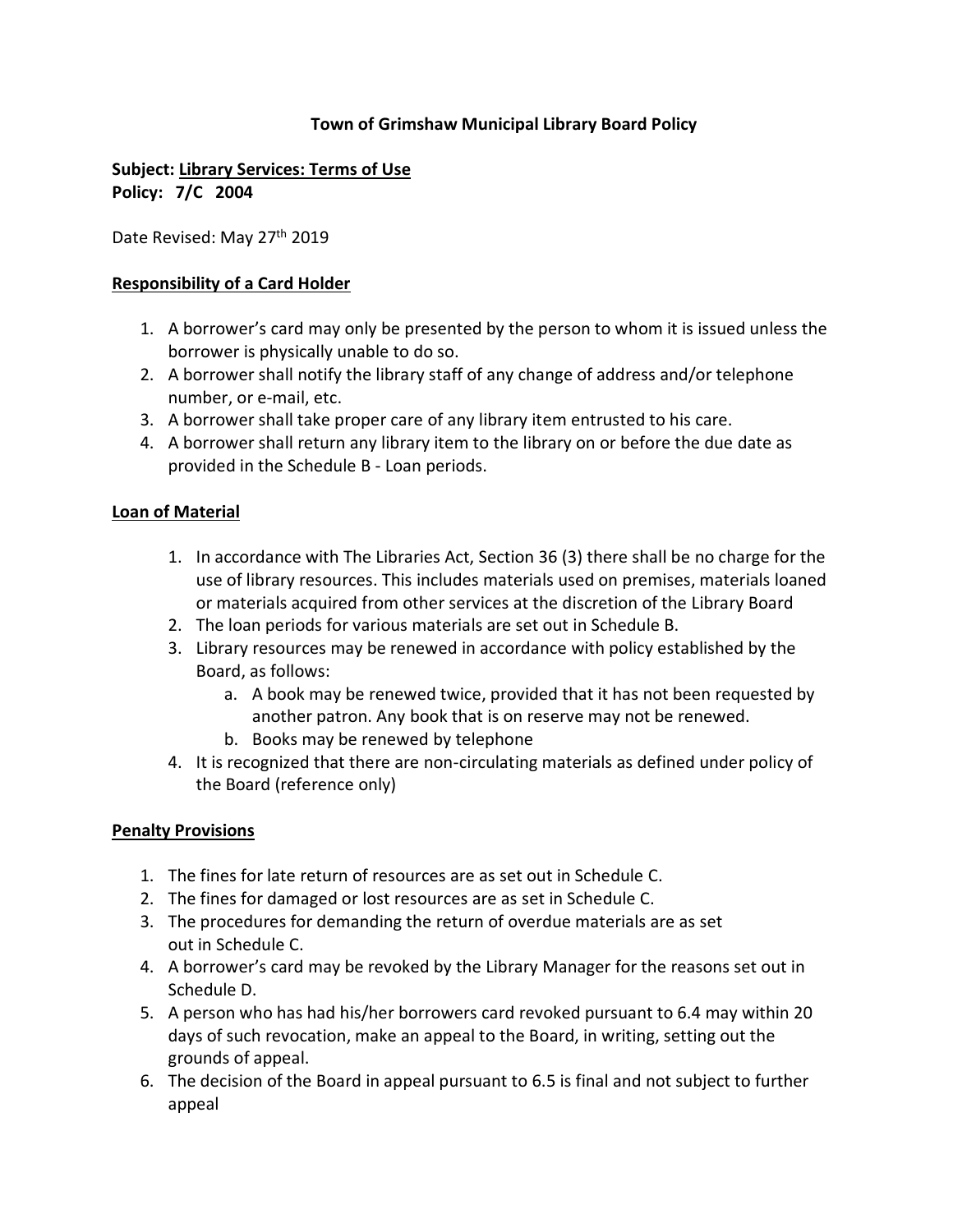- 7. In case of serious dereliction the Board may prosecute an offense under. The Libraries Act, Section 41. The range of penalties applying on conviction for such an offence is set out in Schedule D.
- 8. Any fine or penalty imposed pursuant to an offense under 6.7 ensures to the benefit of the Board in accordance with The Libraries Act, section 42.

## **Borrower's Refund**

1. No Borrower's refund will be issued.

# **Procedure for Acquiring a Borrower's Card**

- 1. Any person may apply to the library requesting that a borrower's card be issued him.
- 2. An application pursuant to subsection (2) shall be
	- a. In writing in the form prescribed by the Library Manager
	- b. Dated and signed by the applicant
	- c. Accompanied by the fee described in the Schedule A- Fee Schedule.
	- d. Dated and signed by the parent or guardian on applicant who is less than 16 years old.
- 3. The Library Manager may issue a borrower's card that will be valid for one year to a person who has made proper application pursuant to the above 1, 2 and 3, unless revoked by the Library Manager with cause.
- 4. Borrower's fee will be set by the Library Board.

## **Library Facility**

- 1. The portion of any building used for public library purposes is open to any member of the public free of charge during hours of operations as are set out by the Board from time to time. Access to the building after hours will not be permitted unless a staff member has been authorized by the Library Manager.
- 2. No person using the library building shall:
	- a. So conduct himself as to cause unnecessary disturbance to other library users.
	- b. Remove any library item from the Library building unless he is a borrower in good standing and the library item has been properly checked out to him by library staff in accordance with the procedures established by the Library Board.
	- c. Enter or remain in library building except during normal hours of opening or as allowed in clause 2.
	- d. Damage or deface any library property either on the premises or entrusted to his care as a borrower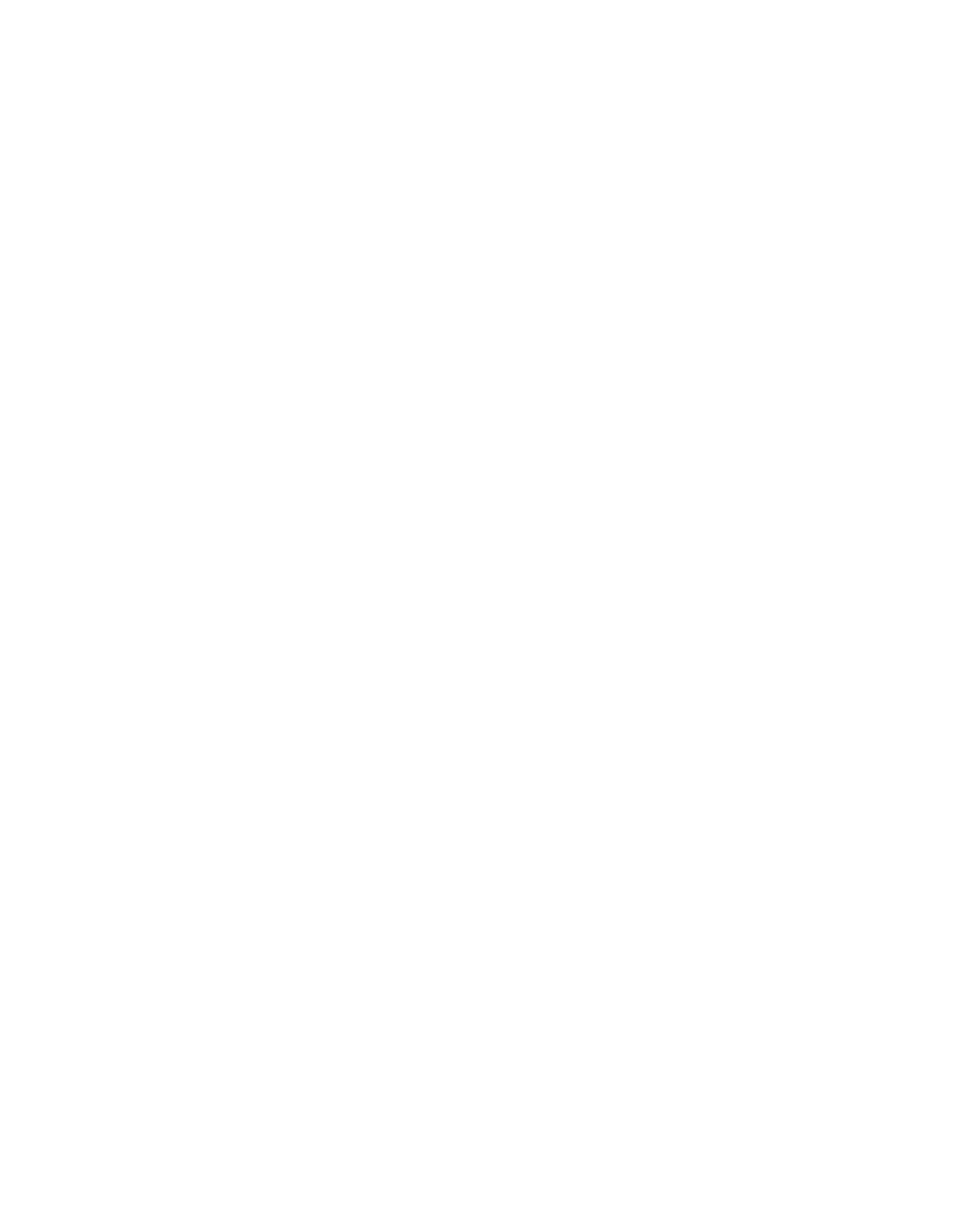## **Schedule A- Free Schedule**

The fee structure for memberships for one year shall be as follows: Family/Group \$40.00 Adult \$25.00 Seniors (65+) \$15.00 Youth (18 and under) \$10.00

### **Schedule B- Loans Periods**

The loan period of Library materials that circulate shall be as follows: 3 weeks on all material Renewals - 2 times only

### **Schedule C- Penalty Schedule**

- 1) All materials overdue will be 25 cents per day per item to maximum of \$10.00
- 2) All library resources that are overdue 8 weeks (56 days) are assumed to be lost. Charges shall be made as follows:
	- a. Where price is available, borrowers shall be charged full list price. Receipt given
	- b. Where price is not available the charges will be \$30.00 Hardcover/\$30.00 Audio/\$10.00 Paperback.
	- c. Should patron return the item, which belongs to the Grimshaw Library, in good condition we will refund them what they paid for the book.
- 3) Library resources that are damaged or soiled beyond repair will be treated the same as if it were "lost". Damaged items- the patron's pays full price for the item.
- 4) Routine for carrying Section (2) may involve the following
	- a. Phone patron (giving patron 1 month)
	- b. Send out notice, attach note to patron record
	- c. Collection of fees, issuing receipts to patron
	- d. Deleting information from computer (forgiving fines/ restore or withdraw item)

### **Schedule D- Revoking Borrower's Card**

- 1. The Library Manager may restrict borrowing privileges of any borrower when the borrowers has:
	- a. Failed to pay overdue library fines in the amount of \$10.00 or more
	- b. Failed to pay for damages or lost items entrusted to his care.
	- c. Failed to return library items as requested by the Library Manager